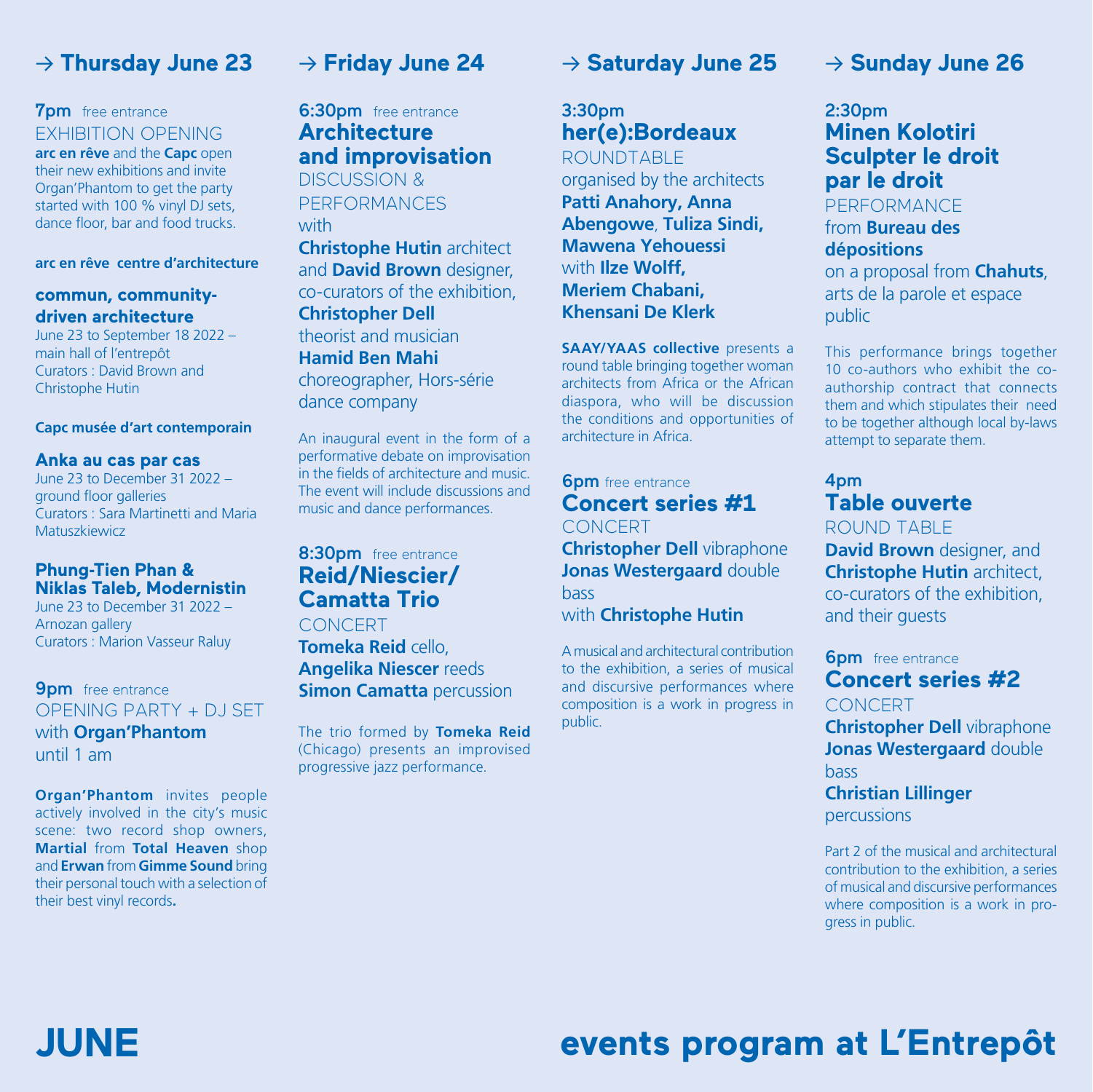### → **Thursday June 30**

### 11am - 20pm (*OUTSIDE THE WALLS)* **Tournée du Parlement mobile**

place Ferdinand-Buisson

#### Presented by **Mairie de Bordeaux**

The Bordeaux City Council includes a travelling structure that aims to open up debate around Bordeaux: the Mobile Parliament.

A wooden agora that encourages dialogue, it will be set up for a day on the Place Ferdinand-Buisson. A series of workshops and debates will be organised.

### → **Wednesday July 6**

11am - 20pm (*OUTSIDE THE WALLS)* **Tournée du Parlement mobile**  place Sainte-Eulalie

#### Presented by **Mairie de Bordeaux** with **arc en rêve**

The Bordeaux City Council a travelling structure that aims to open up debate around Bordeaux: the Mobile Parliament.

A wooden agora that encourages dialogue, it will be set up for a day on the Place Ferdinand-Buisson. A series of workshops and debates will be organised.

### → **Saturday July 9**

2pm **TRIO I-3 / #1**  DANCE PERFORMANCE

**Hamid Ben Mahi, Frédéric Faula, Marine Wroniszewski,** Hors Série company

### **→ Sunday July 10**

2pm **TRIO I-3 / #2**  DANCE PERFORMANCE **Hamid Ben Mahi, Frédéric Faula, Marine Wroniszewski,** Hors Série company

A two-day artists-in-residence event by **Hors-série**. Dance pieces lasting about fifteen minutes provide an opportunity for the audience to look at the exhibition from a new angle. The choreographies will reveal structures and installations and echo certain images. I-3 highlights experiences, memories, and most importantly the way we become attached to the places we live in.

### → **Tuesday July 12**

### 2pm **Plan Libre**  WRITING WORKSHOP presented by

**MBL architectes** Part of the workshop for the special issue of the magazine *Plan Libre* by the **Maison de l'Architecture Occitanie-Pyrénées**

The stage is transformed into a workshop for the creation of a special issue of *Plan Libre.*

#### **6pm** free entrance **Impasse des Lilas** ROUND TABLE AND MUSIC PERFORMANCE Presented by **MBL** architects with **PEREZ** musician

Event connected with the exhibition *Impasse des Lilas, MBL architects*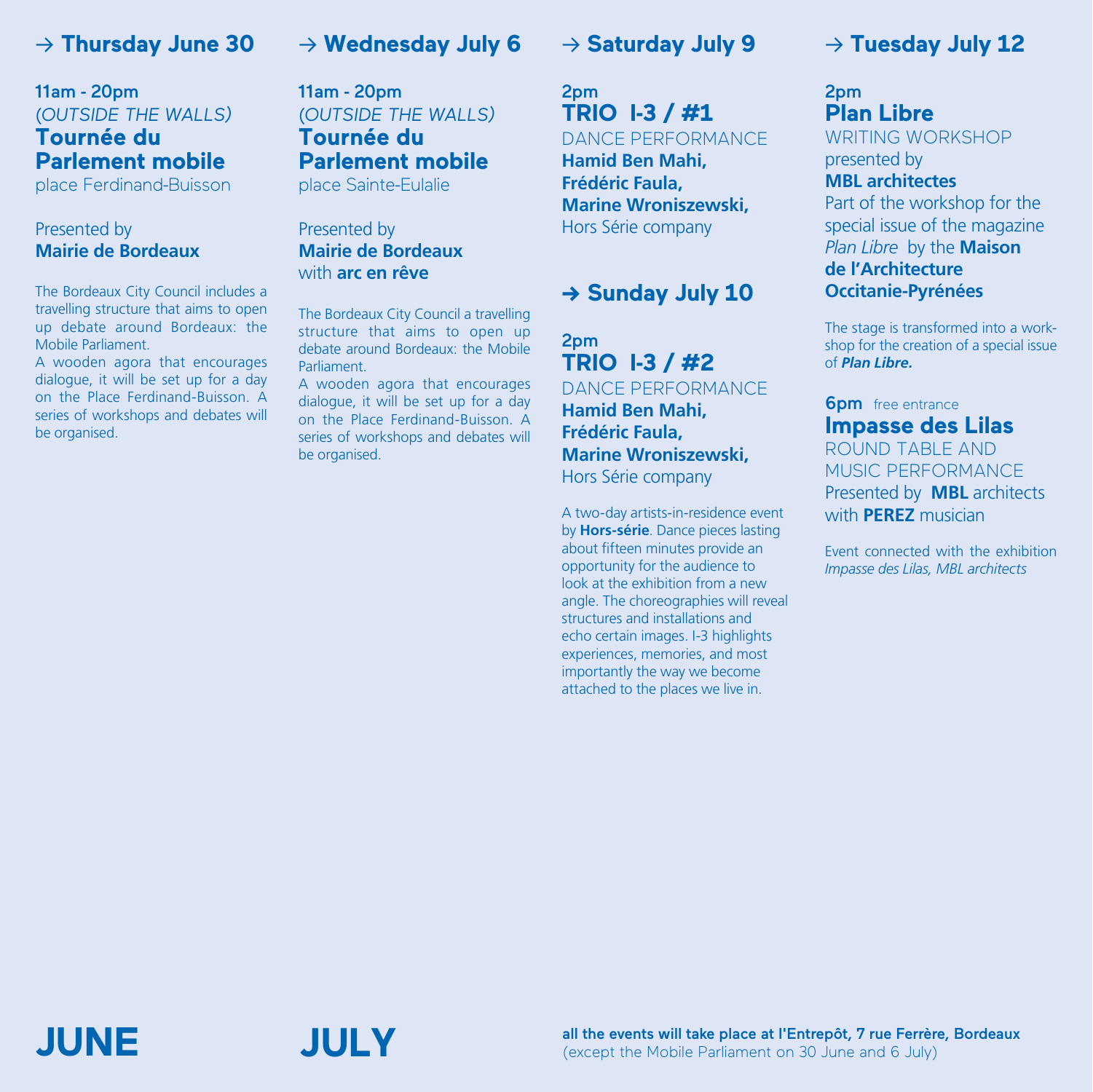### → **Saturday Sept. 10**

### 4pm **Mr Kropps or utopia in progress**

#### THEATER PERFORMANCE

**Compagnie Gravitation** based on an idea by **Chahuts,** arts de la parole et espace public

A theatrical investigation of collective housing. **Mr Kropps** invites the audience to take part in a strange public meeting and to join in with discussions on how to create a utopian housing cooperative...

### → **Wed. Sept. 14**

### **Architecture of frugality DISCUSSIONS**

### 5pm

**Nicola Delon** architect, Encore Heureux, **Paul Rolland** architect, 2PMA **Boris Bouchet** architect

Is local participation in housing projects a guarantee of frugality? Can it encourage the use of simple materials?

#### 6pm

**Bernard Blanc** deputy mayor in charge of city planning, **Bruno Lafon**  mayor of Biganos

Report on the regeneration project for Biganos town centre.

#### 6:30pm

**Bernard Blanc** deputy mayor in charge of city planning, **Pierre Vital president of the** Federation of Property Developers

What opportunities exist for carrying out frugal urban projects in the region?

#### 7:30pm

**Pierre Hurmic** Mayor of Bordeaux, **Bernard Blanc, Chris Younès** philosopher, with **Fabrizio Gallanti** director of arc en rêve

Challenging the notion of frugality in architecture.

### → **Thursday Sept. 15**

3 events presented by **Christophe Hutin** and **Marion Howa,** architects

#### 4:30pm **Inhabited environments**

**DISCUSSION Éric Chauvier** anthropologist **Cyrille Marlin** and **Jean-Baptiste Poinot**  landscape designers

This round table explores how architects, landscape designers and anthropologists can interact with relationships between local residents and their environments.

#### 5:30pm **Caring for others DISCUSSION**

**Claire Mestre** psychiatrist and anthropologist

By looking at architecture through the prism of caring for others, this round table explores how notions of care and place are inseparable.

#### 6:30pm **Tools of commonality**

**DISCUSSION Daniel Estevez** architect researcher, **Patrick Geffard** plecturer in educational science

With a view to emancipation, this round table will discuss tools that make it possible to develop shared experience based on singularities.

### → **Friday Sept. 16**

#### 4:30pm **Designing public public space in common** DISCUSSION

**Yvan Detraz** architect Bruit du Frigo, Bordeaux **Felipe Ferrari** architect Plan Común, Paris **Takeshi Hayatsu** architect Hayatsu Architects, London **Elisa Silva** architect Enlace Arquitectura, Caracas

Followed by a discussion on the question of sharing public space and involving users in its design.

### 6:30pm **Creative spaces in common**

**DISCUSSION** 

**Chiu ChenYu,** architect, director of Taiwan- Rayhanli Centre for Citizens of the World, Rayhanli, Turkey

#### **Georgie Grant**

director of Onion Collective, Watchet, UK

**Piers Taylor**  architect, Invisible Studio,

Somerset, UK

**Fabrice Lextrait**

co-founder of Friche la Belle de Mai, Marseille

**Blaise Mercier**

director of La Fabrique Pola, Bordeaux

Followed by a discussion focusing on the creation of third places and creative spaces.

# SEPTEMBER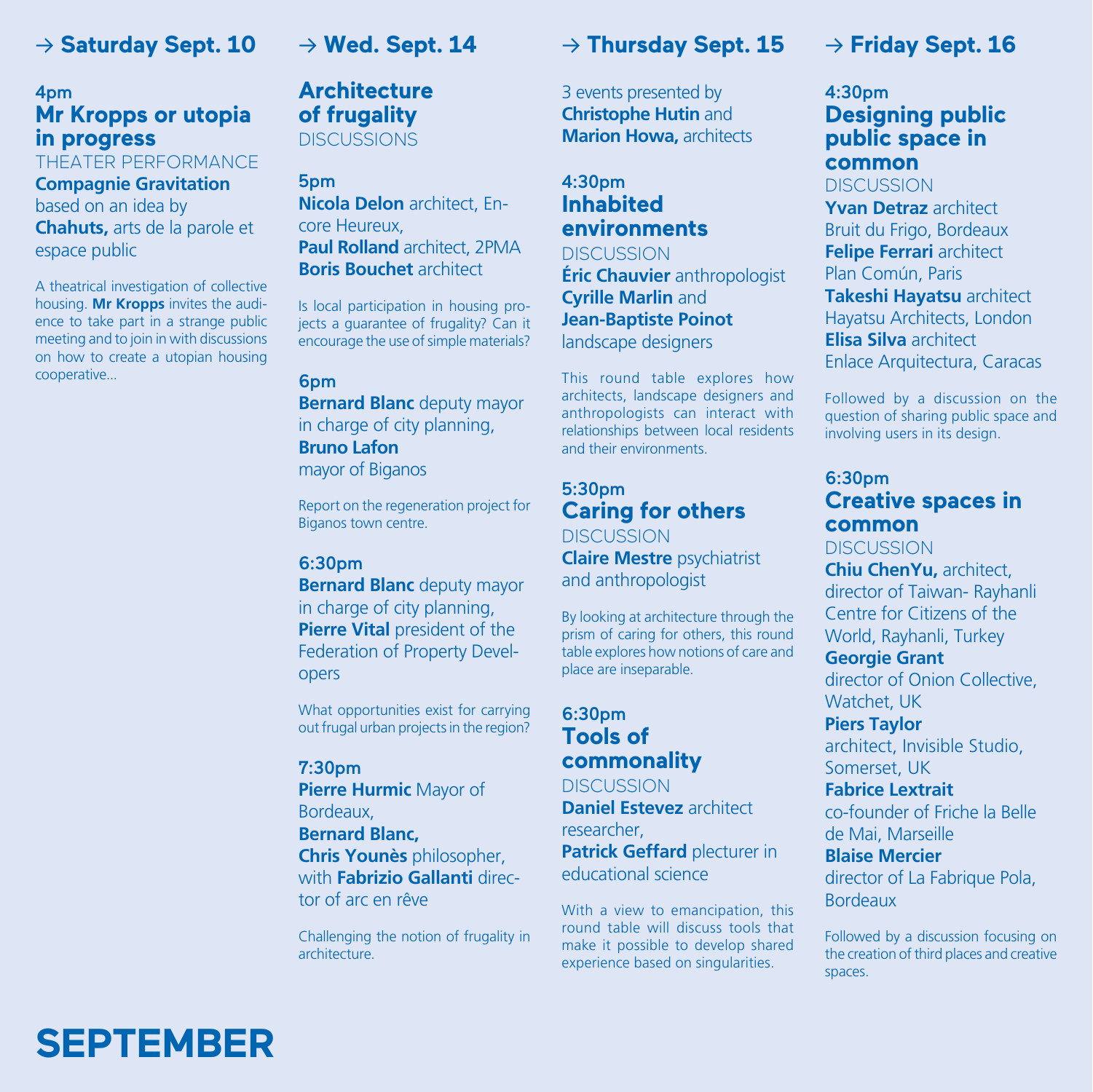### → **Saturday Sept. 17**

as part of the **European Heritage Days 2022**

#### 4pm **Housing in common DISCUSSION**

**Carles Baiges**

architects, Lacol, Barcelona **Helena Febrès Fraylicht** resident of *La Borda,* Barcelona

**Nicole Concordet**  architect, Bordeaux

**Siegrid Pére-Lahaille**  architect, Éo, toutes

architectures, Bordeaux **Rolande Pinero**

resident of *Locus Solus,*  Bordeaux

Followed by a discussion focusing on the challenges of cooperative and participatory housing design.

#### 6pm *Folded map*

FILM + DISCUSSION **Tonika Lewis Johnson** artist, Chicago et **Susanne Eliasson**  architect, GRAU, Paris

Based on a proposal by GRAU in the framework of the exhibition **Garden Metropolis** 

By bringing together residents living at "corresponding" addresses in the North Side and South Side of Chicago, the project illustrates the impact of racial and spatial segregation in the city.

#### 9pm **Block party** CLOSING PARTY / DJ SET

#### with **Organ'Phantom**

This party organised as part of the closing events of the Écho à venir festival will be an opportunity to discover the Chicago house scene and the Footwork movement.

## → **Sunday 18 Sept.**

### 2pm **Heritage in common**

FILM + DISCUSSION

**Germane Barnes** architect, Studio Barnes, Miami

**Francisco Quiñones**  architect, Departamento

del Distrito, Mexico **Isabel Strauss**

architect, Riff Studio, New York

Followed by a discussion on the social, racial and political aspects of architectural and urban heritage.

#### 4pm **Not demolishing is a strategy**  TALK

**Jean-Philippe Vassal**  architect, Lacaton & Vassal, **Renaud Epstein** sociologist, and the Cité de Saige residents' association

Focusing on the question of heritage in high-rise estates, lack of housing and the prospect of planned demolitions at the Cité de Saige in Pessac.

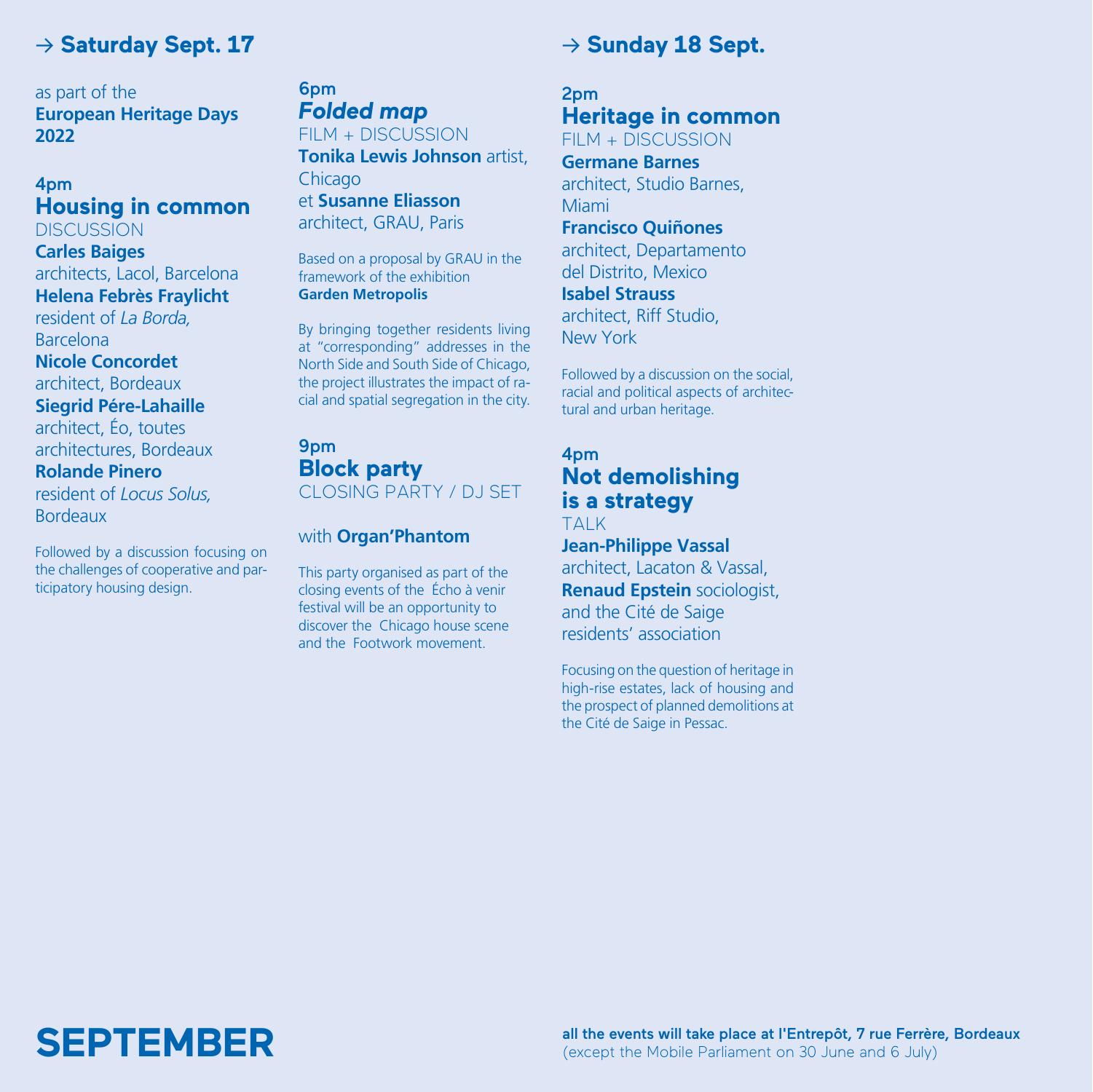#### **common, community driven architecture**

an exhibition produced by **arc en rêve centre d'architecture** Bordeaux

in partnership with **Chicago Architecture Biennial** and **Graham Foundation For Advanced Studies in the Fine Arts**

head curators David Brown, designer Christophe Hutin, architect

scenography and graphic design arc en rêve centre d'architecture

#### **The Available City**

Chicago Architecture Biennial David Brown, 2021 artistic director Rachel Kaplan, director

Graham Foundation Sarah Herda, director Ava Barrett, program and communications manager

#### contributors

Christophe Hutin Architecture, Departamento del Districto, Drawing Architecture Studio, El Cielo, Enlace Arquitectura and Ciudad Laboratorio, Hayatsu Architects and Assemble\*, Lacol\*, Onion Collective and Invisible Studio\*, Plan Comun, Riff Studio, SHAU, Toni L. Griffin / urbanAC

\*Bordeaux edition

#### **Communities at work**

curators Christophe Hutin, architect Daniel Estevez, architect and educator Tiphaine Abenia, engineer and architect

video production Nicolas Bonnet / Grand Angle Productions, groupe Écrans du Monde, producer Romain Grandchamp, head of production Christophe Hutin, movies direction Philippe Ruault, director of photography Théo Ménivard, assistant Maxime Manenc, chief operator Robin Cuquel, camera assitant, sound recording Sulian Buineau, chief editor Yohan Simonneau, technical director

#### **A** *The Available City*

- **1 Transformation de 100 logements** Christophe Hutin Architecture
- **2 Miracles, Now** Departamento del Distrito
- **3 Still Life in The Windy City** Drawing Architecture Studio
- **4 The Opportunity of Scarcity** El Cielo
- **5 Microprocesses : A Choreography of Urban Integration** Enlace Arquitectura + Ciudad Laboratorio
- **6 The Blue**
	- Hayatsu Architects + Assemble
- **7 La Borda** Lacol
- **8 East Quay** Onion Collective + Invisible Studio
- **9 Common Places** Plan Común
- **10 The Architecture of Reparations** Riff Studio
- **11 Microlibraries** SHAU
- **12 South Side Land Narratives** Toni L. Griffin / urbanAC
- **B Les communautés à l'œuvre**

**The temporary settlement of Beutre Resilience at work Transformation of the G, H and I Vernacular extensions of KTT aparment buildings The "Learning From" workshop**